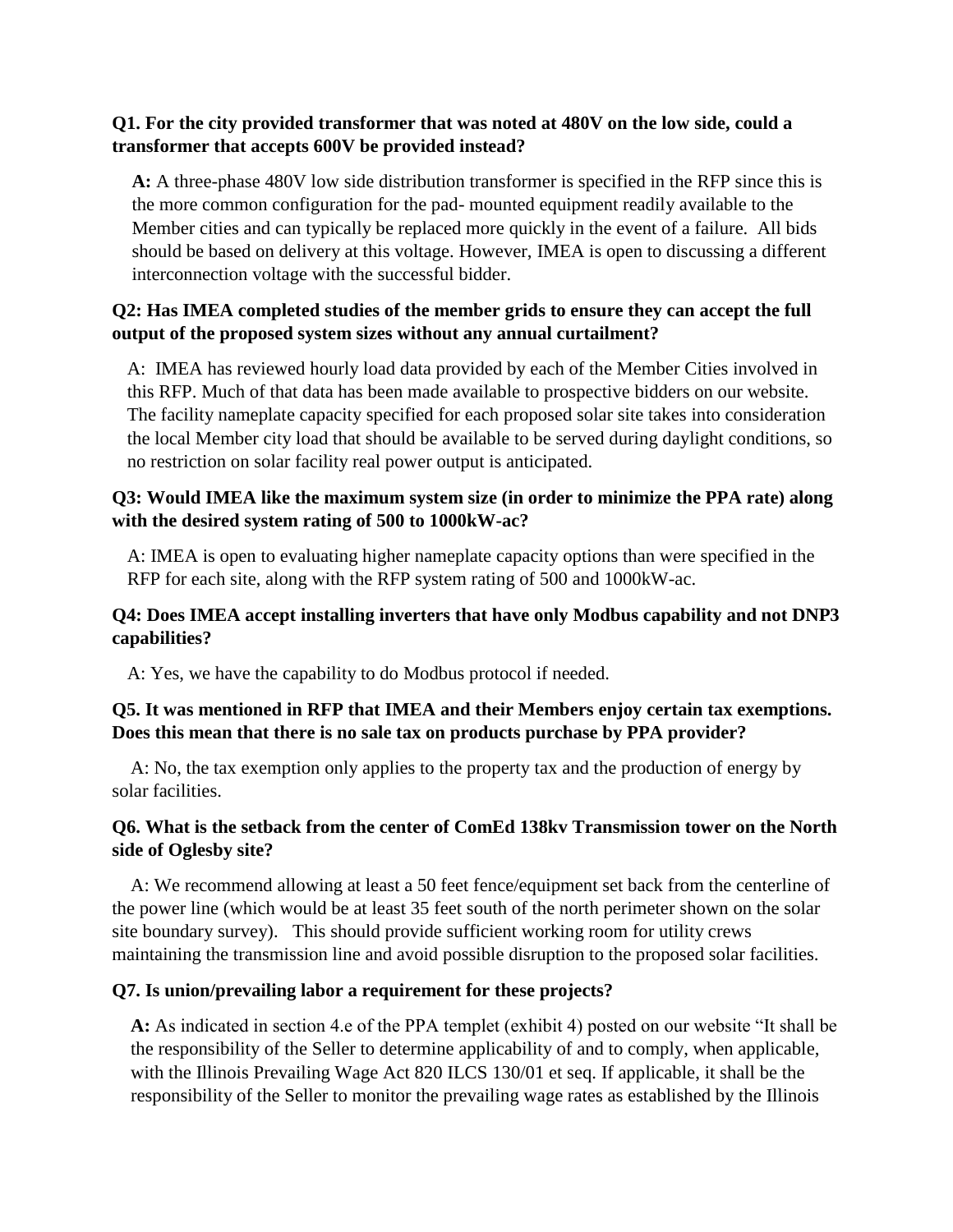Department of Labor and any local government authority for any increase in rates during the project and adjust wage rates accordingly."

#### **Q8. What are Princeton's setbacks, fence, and vegetation requirements?**

- A) Development setbacks are 30 ft. from the front property line. Side setbacks can be reduced to 20 ft. from the side property lines.
- B) If fencing is necessary, it should be as inconspicuous as possible, utilizing black-coated wire and posts.
- C) Current code restricts grass height to not exceed 8 inches. Low grow fescue may be allowed subject to the Plan Commission's approval.
- D) Prairie grasses are not appropriate for this development.

## **Q9. What are Marshall's setbacks, fence, and vegetation requirements?**

- A) Property line setbacks for the fence:
	- North and South is 1 ft.
	- West side (road side) is 25 ft.
	- East side (Lagoon) will be attached to existing fence.
- B) The city will consider flowering pollinator. However, if a grass is used it will have to be 8" or less.

**Q10. The RFP states that "IMEA will provide support for evaluation of the interconnection requirements with the host Member cities' distribution systems as described below in Section V." Section V states, "The host Member city will provide the step up transformer and connection (including switching and protective devices) from the high side step up transformer terminals to its primary distribution system." Can IMEA confirm that bidders should assume \$0 in ITC-ineligible interconnection-related expenses and upgrades?**

A: IMEA confirms that bidders should assume no interconnection costs beyond the point of interconnection (the low side of the Member City provided transformer). The Member City is responsible for providing/installing the step up transformer and the interconnection from the transformer to the City's distribution system. In the past, Member Cities have required IMEA's PPA provider to post performance security as part of the Interconnection Agreement to protect the City's investment in the facilities on its side of the interconnection from project cancellation by the PPA provider. The Member Cities in this round of projects may do so as well.

**Q11. Can IMEA confirm that the 'delivery meter' for the delivered energy will be on the low side of the transformer?**